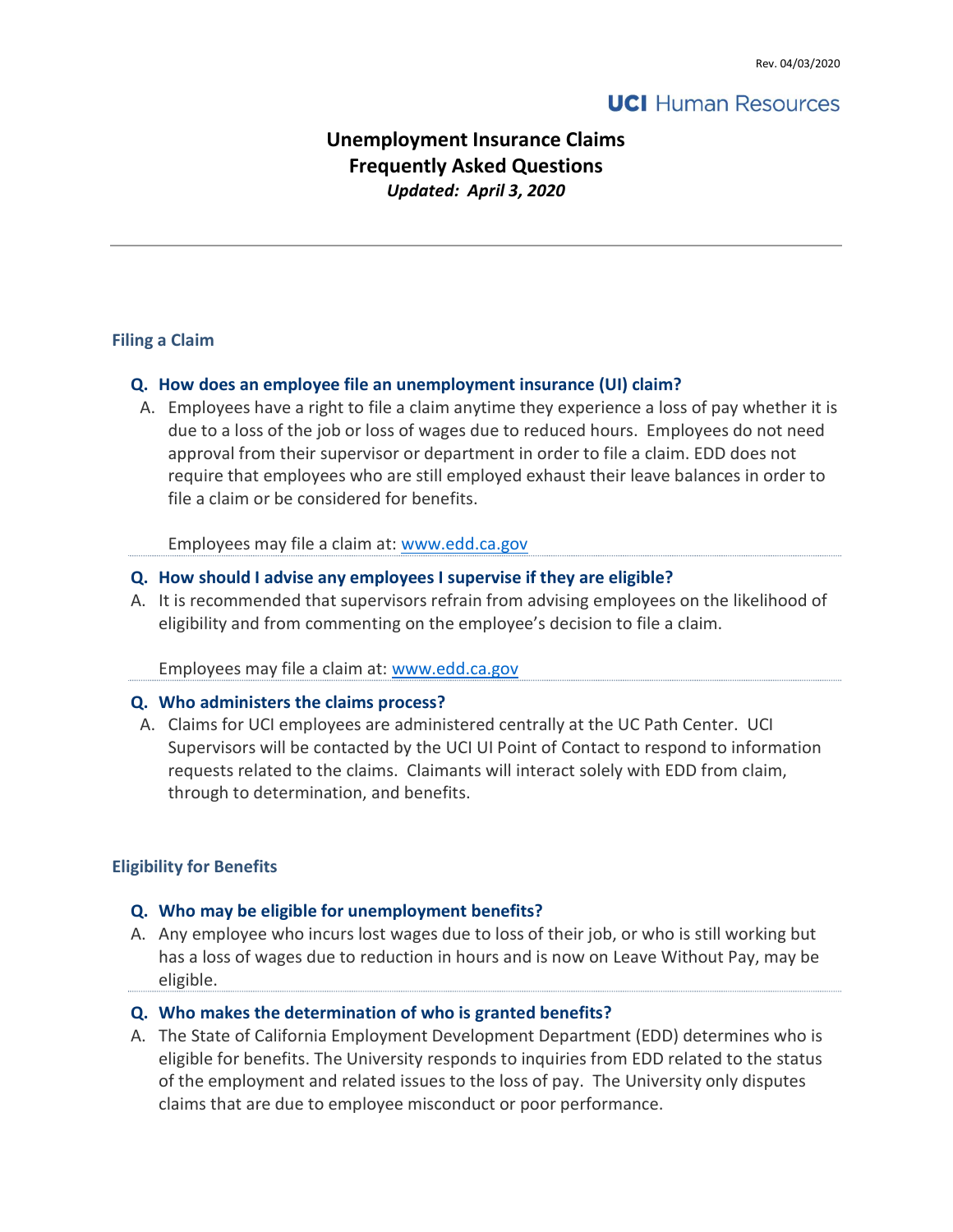# **UCI** Human Resources

# Unemployment Insurance Claims Frequently Asked Questions Updated: April 3, 2020

#### Q. Why is the turn-around time for response so short?

A. Neither the UC Path Center nor UCI sets the deadlines for claims response. EDD's claims volume has been highly impacted by the COVID-19 crisis. They are expediting claims determinations in an attempt to get fast relief to eligible workers. Delayed response on the University's part could result in denial of benefits for an eligible worker causing them to have to appeal. We appreciate your timely responses!

#### Information Requests to Supervisors

These are the examples of questions asked by EDD on UI Claim Information Requests. (Tips for responding are in italics below each item)

- What is the latest date the employee physically reported for work? (This includes working remotely)
- Did the employee place restrictions on the hours they are willing to work and were these restrictions agreed to at hire? (Along with any restrictions comment here on the nature of the employment: full or part time, per diem, variable, contract, etc.)
- > Have the employee's hours been reduced? If their hours change, what is the frequency of changes in the employee's hours? (Explain any reduction in hours or comment on the nature of how hours are usually assigned and to what factors to which this is subject)